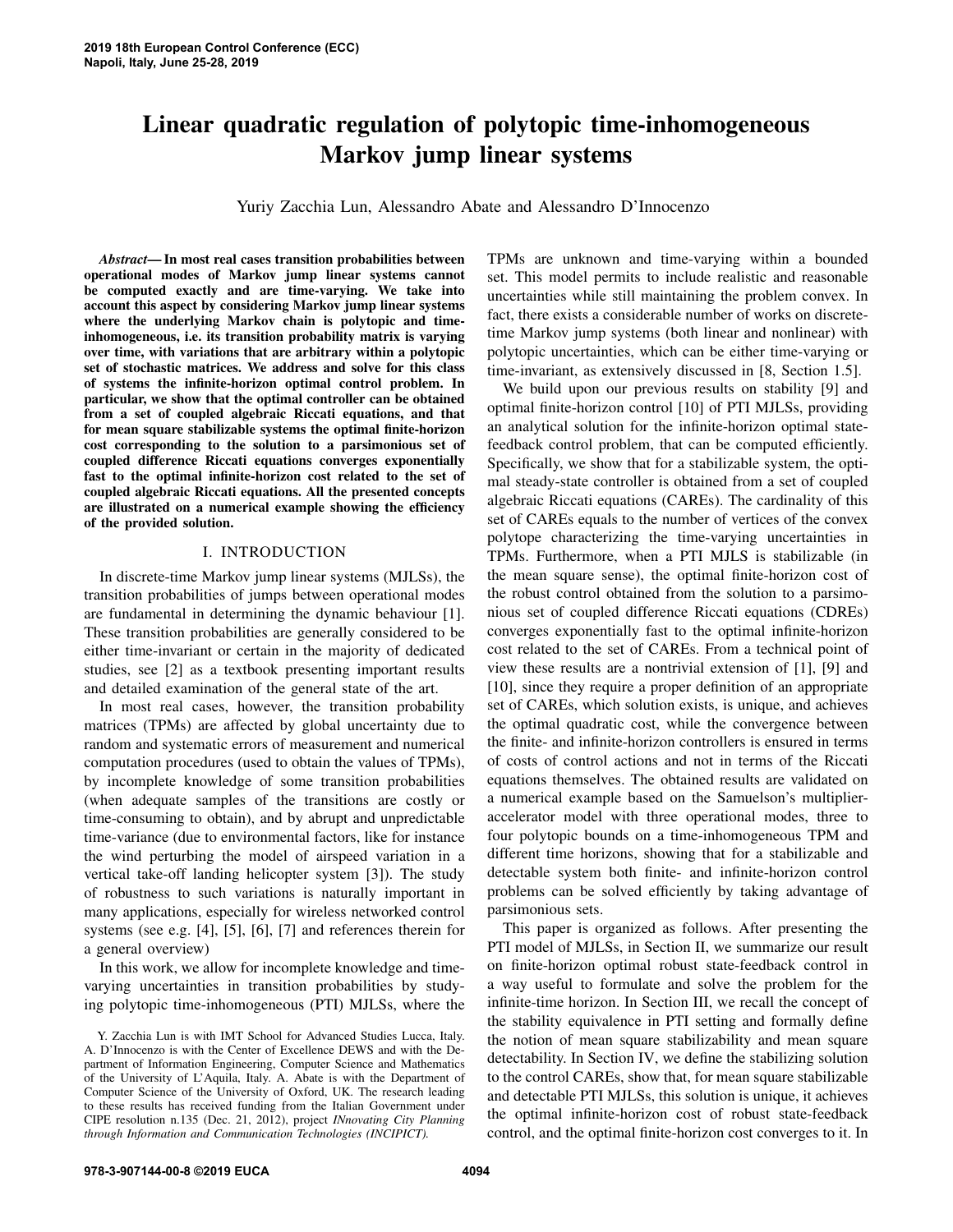Section V, we showcase our results on a numerical example. Lastly, Section VI concludes the paper.

## *A. Notation*

We denote the set of all either real or complex numbers by F, and the sets of integers, of all nonnegative integers, and of all positive integers by  $\mathbb{Z}, \mathbb{Z}_0$ , and  $\mathbb{Z}_+$ , respectively. An *n*-dimensional linear space with entries in  $\mathbb F$  is indicated by  $\mathbb{F}^n$ , while a set of matrices with m rows, n columns, and entries in  $\mathbb F$  is denoted by  $\mathbb F^{m,n}$ . The sets of positive definite and positive semi-definite matrices of order  $n$  are indicated by  $\mathbb{F}^{n,n}_{+}$  and  $\mathbb{F}^{n,n}_{0}$ , respectively. As alternative notation to  $A \in \mathbb{F}_0^{n,n}$  (respectively to  $A \in \mathbb{F}_+^{n,n}$ ) we also write  $A \succeq 0$  (respectively  $A \succ 0$ ). The identity matrix of size n is denoted by  $I_n$ . The operation of transposition is indicated by superscript  $<sup>T</sup>$ , the complex conjugation by overbar, while</sup> the conjugate transpose of a (complex) matrix is denoted by superscript  $*$ . Clearly, for a set of real matrices, the transpose and conjugate transpose are the same. Then, ⊗ denotes the Kronecker product, and ⊕ stands for the direct sum. Notably, the direct sum of a sequence of square matrices  $\mathbf{A} = (A_i)_{i=1}^N$ produces a block diagonal matrix, having the elements of A on the main diagonal blocks. The spectral radius of a square matrix is indicated by  $\rho(\cdot)$ , while the joint spectral radius of a set of square matrices is denoted by  $\hat{\rho}(\cdot)$ . Finally,  $\|\cdot\|$  stands for (induced) Euclidean norm, conv indicates the convex hull of a nonempty set,  $\mathbb{E}(\cdot)$  denotes the expected value.

### II. PROBLEM STATEMENT

Consider the stochastic basis  $(\Omega, \mathcal{F}, (\mathcal{F}_k), Pr)$ , where  $\Omega$  is the sample space,  $\mathcal F$  is the  $\sigma$ -algebra of (Borel) measurable events,  $(\mathcal{F}_k)$  is the related filtration, and Pr is the probability measure. An MJLS defined on this stochastic basis is represented by the following dynamical system

$$
\begin{cases} \mathbf{x}_{k+1} = A_{\theta_k} \mathbf{x}_k + B_{\theta_k} \mathbf{u}_k, \\ \mathbf{z}_k = C_{\theta_k} \mathbf{x}_k + D_{\theta_k} \mathbf{u}_k, \end{cases} \tag{1}
$$

where  $x_k \in \mathbb{F}^{n_x}$  is the state vector,  $k \in \mathbb{Z}_0$  is a discretetime instant,  $u_k \in \mathbb{F}^{n_u}$  is the controlled input, and  $z_k \in \mathbb{F}^{n_z}$ is the vector of measured system output variables. Then,  $\theta$ :  $\mathbb{Z}_0\times\Omega\to\mathbb{M}$  is a discrete-time Markov chain, that takes values in a finite set of operational modes  $\mathbb{M}\triangleq \{i\}_{i=1}^N$ , so for every operational mode there is a correspondent system matrix of appropriate size, and the collection of the system matrices of each type is represented by a sequence of  $N$  matrices. Specifically,  $A \triangleq (A_i)_{i=1}^N$  is the sequence of state matrices,  $\mathbf{B} \triangleq (B_i)_{i=1}^N$  is the sequence of input matrices,  $\mathbf{C} \triangleq (C_i)_{i=1}^N$ is the sequence of output matrices, while  $\mathbf{D} \triangleq (D_i)_{i=1}^N$  is the sequence of direct transition matrices. Finally, the initial state and the initial operational mode are  $x_0$  and  $\theta_0$ , respectively. For ease of notation, from here on, we denote the initial condition as  $\phi \triangleq (x_0, \theta_0)$ , and define  $\psi_k \triangleq (x_k, \theta_k)$ .

The transition probabilities between the operational modes  $i, j \in \mathbb{M}$  of an MJLS are defined as

$$
p_{ij}(k) \triangleq \Pr(\theta_{k+1} = j \mid \theta_k = i) \ge 0, \quad \sum_{j=1}^{N} p_{ij}(k) = 1. \tag{2}
$$

Since the probability distribution of a random jump variable  $\theta_k$  is its probability mass function,  $\forall i \in \mathbb{M}$  we have that  $p_i(k) \triangleq Pr(\theta_k = i)$  and the initial probability distribution is then denoted by a (column) vector  $p_0 \triangleq [p_i(0)]_{i=1}^N$ . When the initial operational mode  $\theta_0$  is known (to be  $\vartheta \in M$ ), the information on  $p_0$  may be omitted, considering that  $p_{\theta}(0) = 1$  almost surely. Clearly, the distribution  $p_k$  of  $\theta_k$ evolves according to the transition probabilities, i.e.

$$
p_j(k+1) = \sum_{i=1}^{N} p_i(k) p_{ij}(k).
$$
 (3)

## *A. Polytopic time-inhomogeneous model*

In this paper we assume that the transition probabilities are unknown and time-varying within a bounded set.

*Assumption 1:* The transition probability matrix (TPM)  $P(k) = [p_{ij}(k)]_{i,j=1}^N$  is **polytopic time-inhomogeneous**, i.e.

$$
P(k) = \sum_{v=1}^{V} \lambda_v(k) P_v, \ \lambda_v(k) \ge 0, \ \sum_{v=1}^{V} \lambda_v(k) = 1,
$$
 (4)

 $\forall k \in \mathbb{Z}_0$ , where V is a number of vertices of a convex polytope of TPMs  $P_v = [p_{ij}^{(v)}]_{i,j=1}^N$ , and  $\lambda_v(k)$  are unmeasurable.

We denote by  $P_{i\bullet}(k)$  the *i*-th row of  $P(k)$ , which by Assumption 1 belongs to a polytopic set of stochastic vectors. This notation allows us to denote  $P(k)$  as  $P_{[1,N]\bullet}(k)$ , underlining the fact that in this case the matrix is interpreted row by row. We also slightly abuse our notation by indicating transition probability sequences of length  $T$  as  $P_{\theta\bullet} \triangleq (P_{\theta_t\bullet}(t))_{t=0}^{T-1}$ .

#### *B. Finite-horizon optimal control*

Following the line of [10], it is immediate to verify that the solution to the mode-dependent quadratic optimal control problem for PTI MJLSs described above, in finite-horizon case can be obtained from a state-dependent set of coupled difference Riccati equations (CDREs). Specifically, when random variables  $\{x_t, \theta_t\}_{t=0}^k$  are available to the controller and generate a  $\sigma$ -algebra  $\mathcal{F}$ , so  $\mathcal{F}_k \subset \mathcal{F}_{k+1} \subset \mathcal{F}$ , the optimal  $\mathcal{F}_k$ -measurable state-feedback controller  $\mathbf{u} \triangleq (\mathbf{u}_t)_{t=0}^{T-1}$  that minimizes the quadratic functional cost associated to the closed loop system over a finite-time horizon, for a worst possible sequence of transition probabilities between the operational modes, is obtained as follows.

Let  $\mathbf{Z} \triangleq (Z_i)_{i=1}^N$ , with  $Z_i \in \mathbb{F}_0^{n_x, n_x}$ , be a sequence of the terminal cost weighting matrices. Then the optimal cost of robust control for the horizon of length  $T$  is defined as

$$
\mathcal{J}_T(\phi) \triangleq \min_{\mathbf{u}} \max_{P_{\theta\bullet}} \sum_{k=0}^{T-1} \mathbb{E}(\|\mathbf{z}_k\|^2) + \mathbb{E}(\mathbf{x}_T^* Z_{\theta_T} \mathbf{x}_T). \tag{5}
$$

Intuitively, the notation  $\mathcal{J}_T(\phi)$  indicates that the the optimal cost is attained in T time steps, by starting from  $\phi$ .

By a standard result of dynamic programming [11], we have that a generic cost at time step k, when there are  $T-k$ time steps left to the end of the control time horizon, is

$$
J_{T-k}(\psi_k, \mathbf{u}_k, P_{\theta_k \bullet}(k)) = \mathbb{E}(\|z_k\|^2 + \mathcal{J}_{T-k-1}(\psi_{k+1}) \, | \, \mathcal{F}_k), \quad (6)
$$
\nwhere the cost-to-go function is defined as

$$
\mathcal{J}_{T-k}(\psi_k) = \min_{u_k} \max_{P_{\theta_k} \bullet (k)} J_{T-k}(\psi_k, u_k, P_{\theta_k \bullet}(k)).
$$
\n(7)

\nBy the definition of the expected value, we have from (6)

that the cost-to-go function (7) is equal to

$$
\mathcal{J}_{T-k}(\psi_k) = \min_{\mathbf{u}_k} \max_{P_{[1,N] \bullet}(k)} \sum_{i=1}^N p_i(k) J_{T-k}(\psi_k, \mathbf{u}_k, P_{i\bullet}(k)), \quad (8)
$$

where we emphasize the fact that the cost-to-go function is determined by a set of  $N$  generic costs, each one associated to a different row of the same TPM  $P(k)$ .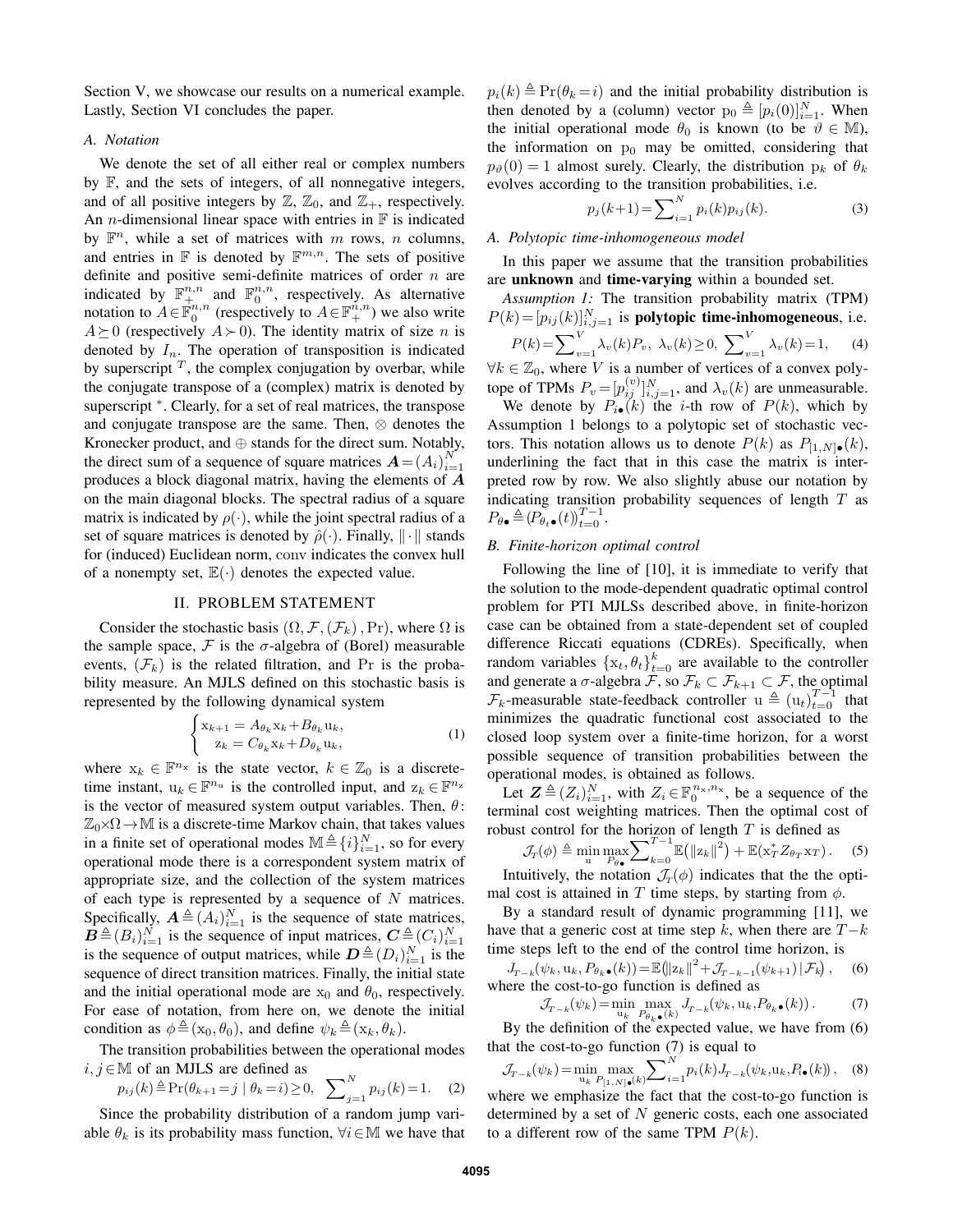We assume without loss of generality [1, p.74, Remark 4.1] that for all  $i \in \mathbb{M}$ <sup>\*</sup><sub>i</sub> $D_i = 0$ ,  $D_i^* D_i \in \mathbb{F}_0^{n_u, n_u}$ . (9) Then via some manipulations described in [10] and explained in detail in  $[8]$ , we can prove that at each time step k, the maximum in transition probabilities of a generic cost (6) is attained on one of the V vertices of the convex polytope of stochastic matrices  $P_v$  that bound the values of the uncertain and time-varying TPM  $P(k)$ . Thus, to find a worst possible sequence of transition probabilities we need to consider only the TPMs corresponding to the vertices  $P_v$ . For each of these vertices, the minimum in  $u_k$  of a generic cost (6) is achieved by a state-feedback controller derived from the solution to CRDEs that is obtained by the following backward recursion:

$$
R_i^{(v_l)}(k) = \left(D_i^* D_i + B_i^* \sum_{j=1}^N p_{ij}^{(v)} X_j^{(l)}(k+1) B_i\right)^{-1}, \quad (10)
$$

$$
K_i^{(v_l)}(k) = -R_i^{(v_l)}(k)B_i^* \sum_{j=1}^N p_{ij}^{(v)} X_j^{(l)}(k+1)A_i, \qquad (11)
$$

$$
X_i^{(v_l)}(k) \triangleq C_i^* C_i + A_i^* \sum_{j=1}^N p_{ij}^{(v)} X_j^{(l)}(k+1) A_i + A_i^* \sum_{j=1}^N p_{ij}^{(v)} X_j^{(l)}(k+1) B_i K_i^{(v_l)}(k), \qquad (12)
$$

where the superscript  $(v_l)$  indicates an element obtained with transition probabilities corresponding to vertex  $v \leq V$  from the *l*-th solution to CDRE at the next time step,  $l \leq L_{k+1}$ . At the last time step we have  $L_T = 1$ , so that  $X_i^{(1)}(T) = Z_i$ .

To each  $\mathbf{X}_{v_l}(k) \triangleq (X_i^{(v_l)}(k))_{i=1}^N$  corresponds a cost

$$
\mathcal{J}_{T-k}^{(v_l)}(\psi_k) = \mathbf{x}_k^* \left( \sum_{i=1}^N p_i^{(v)}(k) X_i^{(v_l)}(k) \right) \mathbf{x}_k,\tag{13}
$$

where  $p_i^{(v)}(k)$  is obtained by forward recursion starting from the initial probability distribution  $p_0$  via (3), i.e.,

$$
p_i^{(v)}(k) = \sum_{j=1}^{N} p_j(k-1)p_{ji}^{(v)}.
$$
 (14)

Then, for any  $x_k$ , the cost-to-go is obtained simply as

$$
\mathcal{J}_{T-k}(\psi_k) = \max_{v_l} \mathcal{J}_{T-k}^{(v_l)}(\psi_k). \tag{15}
$$

After denoting by  $\bar{v}_k = \arg \max_{v_l} \mathcal{J}_{T-k}(\psi_k)$  the index of the solution to CDRE corresponding to the cost-to-go, we can write the optimal control input as

$$
\mathbf{u}_k = K_{\theta_k}^{(\bar{v}_k)}(k) \mathbf{x}_k. \tag{16}
$$

Since the terminal cost weighting matrices and the set of vertices of the convex polytope that bounds the values of TPM are known, the solutions to CRDEs  $(10) - (12)$  can be computed off-line. The online controller relies on  $(13)$  –  $(16)$ and the number of solutions to CRDEs to consider may act as a bottleneck, since at  $T - k$  time steps left to the end of the control time horizon, there are  $V^k$  options to consider.

Nevertheless, some costs (15) obtained from solutions  $\mathbf{X}_{v_l}(k) \triangleq (X_i^{(v_l)}(k))_{i=1}^N, X_i^{(v_l)}(k) \in \mathbb{F}_0^{n_x, n_x}$  may not achieve maximum in transition probabilities and thus will never lead to cost-to-go (7). Such solutions are redundant and could be discarded. So, the set of all  $VL_{k+1}$  solutions  $X_{v_l}(k)$ can be pruned, obtaining a so-called parsimonious set of  $L_k \leq V L_{k+1}$  elements. Specifically, the set  $\{X_l(k)\}_{l=1}^{L_k}$  of solutions to CDREs is said to be parsimonious if there is **no** other solution  $X_{\ell}(k)$  such that

$$
X_i^{(\ell)}(k) - X_i^{(l)}(k) \in \mathbb{F}_0^{n_x, n_x} \quad \forall i \in \mathbb{M}, l \le L_k.
$$
 (17)

Note that, if satisfied, (17) means that

$$
\sum\nolimits_{i=1}^{N} p_i(k) \mathbf{x}_k^* \left( X_i^{(\ell)}(k) - X_i^{(l)}(k) \right) \mathbf{x}_k \ge 0 \quad \forall \mathbf{x}_k, \mathbf{p}_k,
$$

so the solution  $X_l(k)$  would be redundant, to be discarded. We observe that conditions for pruning of redundant solutions, that are similar to (17), were already established for switched Riccati mapping associated with quadratic regulation problem for discrete-time switched linear systems [12]. The number of remaining parsimonious solutions depends on the rate of convergence of the closed-loop system, as will be discussed in the next sections.

### *C. Infinite-horizon optimal control problem*

When the control horizon  $T$  goes to infinity, the terminal cost will never be incurred, so the optimal cost of robust control (5) becomes

$$
\mathcal{J}_{\infty}(\phi) \triangleq \min_{\mathbf{u}} \max_{P_{\theta}} \sum_{k=0}^{\infty} \mathbb{E}(\|\mathbf{z}_k\|^2). \tag{18}
$$

In this paper, we are interested in the steady-state stabilizing solution to the optimal state-feedback control problem, i.e., to find analytical expression of  $u = (u_k)_{k=0}^{\infty}$  that achieves (18) and stabilizes the MJLS (1) in the mean square sense.

### III. MEAN SQUARE STABILIZABILITY

We recall from  $[1, pp. 36-37,$  Definition 3.8, Remark 3.10] that an autonomous MJLS  $x_{k+1} = A_{\theta_k} x_k$  is mean square stable (MSS) if for any initial conditions  $x_0$  and  $\theta_0$ , one has ∗

$$
\lim_{k \to \infty} \mathbb{E}(\mathbf{x}_k) = 0, \qquad \lim_{k \to \infty} \mathbb{E}(\mathbf{x}_k \mathbf{x}_k^*) = 0.
$$
 (19)

In [9, Theorems 1 and 3] we have proved that in PTI setting provided by Assumption 1, the system is MSS if and only if the joint spectral radius (see [13] and references therein for an overview) of a finite family of matrices (associated to the second moment of the MJLS) is smaller than 1, and that the mean square stability is equivalent to the exponential mean square stability (EMSS) and to the stochastic stability (SS). Formally, let  $_{\mathbb{V}} \Lambda \triangleq {\{\Lambda_v\}}_{v=1}^V$  be a set of matrices related to the second moment of  $x_k$ , with

$$
\Lambda_v \triangleq \left(P_v^T \otimes I_{n_{\mathbf{x}}^2}\right) \left(\bigoplus_{i=1}^N \left(\bar{A}_i \otimes A_i\right)\right). \tag{20}
$$

Then, for a PTI MJLS as in (1), (4), the following statements are equivalent:

- 1)  $\hat{\rho}(\mathbf{v}\mathbf{\Lambda})\langle 1;$
- 2) the system is MSS, i.e., it satisfies (19)  $\forall x_0, \theta_0$ ;
- 3) the system is EMSS, i.e.,  $\forall k \in \mathbb{Z}_0$ ,  $x_0$ ,  $\theta_0$ , and for some reals  $\beta \geq 1$ ,  $0 < \zeta < 1$ , one has that

$$
\mathbb{E}\big(\|\mathbf{x}_k\|^2\big) \leq \beta \zeta^k \left\|\mathbf{x}_0\right\|^2; \tag{21}
$$

4) the system is SS, i.e.  $\sum$ e.  $\forall x_0, \theta_0$ , one has that  $\sum_{k=0}^{\infty} \mathbb{E} \left( \|\mathbf{x}_k\|^2 \right) < \infty.$  (22)

As in [1, p. 57, Definition 3.40], we will say that the pair  $(A, B)$  of N-sequences of state and control input matrices related to all operational modes of the system (1), is mean square stabilizable if there exists a sequences of control matrices  $\mathbf{K} = (K_i)_{i=1}^N$  such that the system (1) with synchronous state feedback controller  $u_k = K_{\theta_k} x_k$  is MSS. In this case,  $K$  is said to stabilize the pair  $(A, B)$ .

Since the controller  $u_k = K_{\theta_k} x_k$  gives to the system (1) an autonomous form, i.e.  $x_{k+1} = (A_{\theta_k} + B_{\theta_k} K_{\theta_k}) x_k = \Gamma_{\theta_k} x_k$ , we can apply the previous result on stability equivalence to the controlled system, after substituting in (20)  $A_i$  with  $\Gamma_i \triangleq$  $(A_i+B_iK_i)$ ,  $\forall i \in \mathbb{M}$ . Specifically, let  $\mathbb{V} \Delta \triangleq {\{\Delta_v\}}_{v=1}^V$ ,  $\Delta_v \triangleq$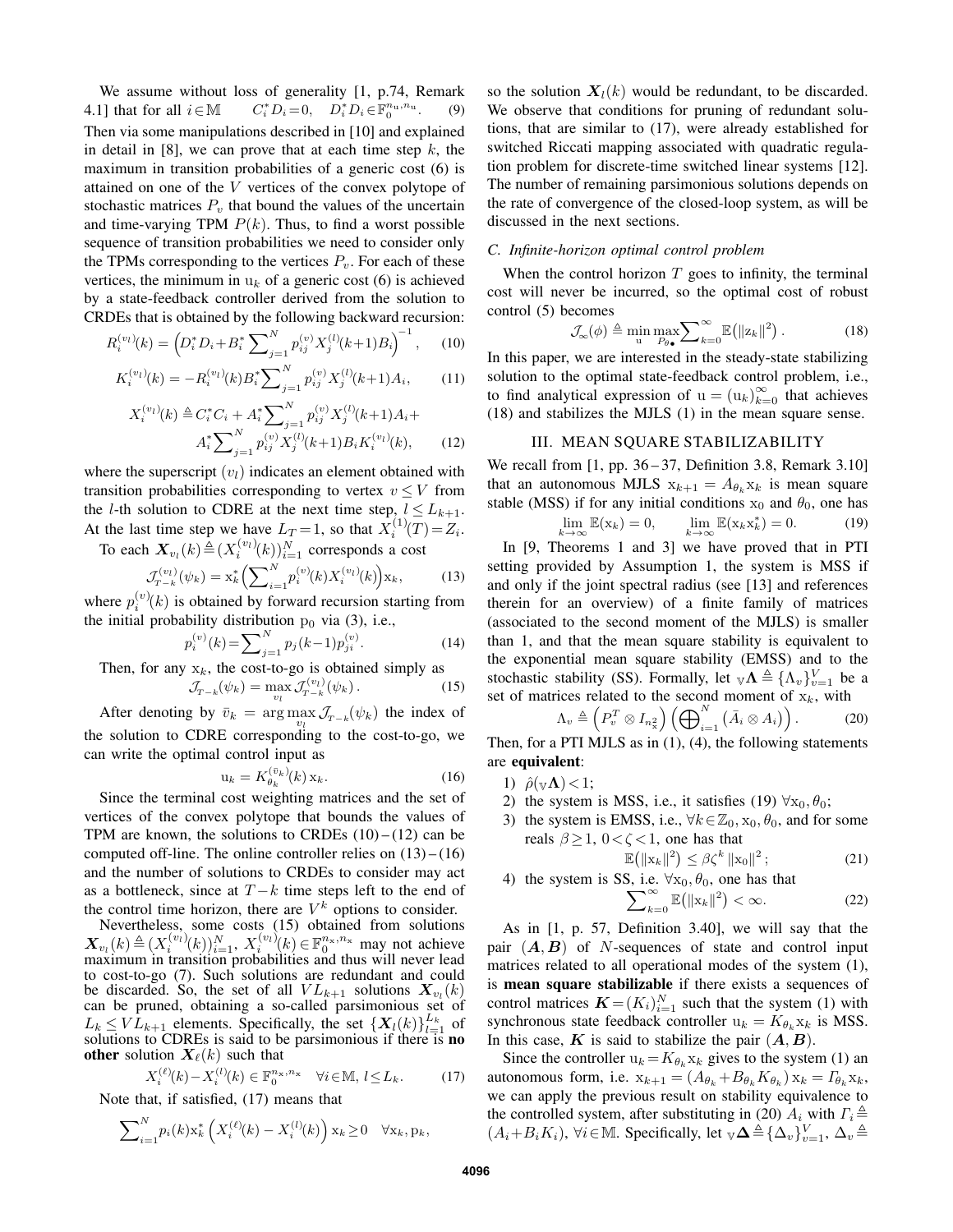$(P_v^T \otimes I_{n_x^2})\Big(\bigoplus_{i=1}^N (\bar{\Gamma}_i \otimes \Gamma_i)\Big),$  be a set of matrices related to the second moment of the controlled state  $x_k$ , then the system (1) is stabilizable if and only if there exists a sequence  $\mathbf{K} = (K_i)_{i=1}^N$  of control matrices such that  $\hat{\rho}(\mathbf{v}\mathbf{\Delta}) < 1$ .

We observe that, while it is NP-hard to decide whether  $\rho(\sqrt{\Delta})$  < 1 [9, Theorem 2], there exist computationally efficient approximations of the joint spectral radius ([13], [14], [15], [16]), allowing us to verify whether the system is stabilized by a given  $N$ -sequence  $K$  of control matrices.

For the sake of completeness, we extend the definition of the mean square detectability [1, p. 57, Definition 3.41] to PTI MJLSs by stating that the pair  $(C, A)$  of N-sequences of output and state matrices related to all operational modes of the system (1) is mean square detectable if there exists a sequence of filter gain matrices  $G \triangleq (G_i)_{i=1}^N, G_i \in \mathbb{F}^{n_x,n_z}$ , such that for  $\mathbf{F} \triangleq (F_i)_{i=1}^N$ ,  $F_i \triangleq (A_i + G_i C_i)$ ,  $\mathbf{\Psi} \triangleq {\Phi_v}_{v=1}^V$ ,  $\Phi_v \triangleq \left( P^T_v \otimes I_{n_{\hat{x}}} \right) \left( \bigoplus_{i=1}^N \left( \bar{F}_i \otimes F_i \right) \right)$ , one has that  $\hat{\rho}({\bf \Psi} {\bf \Phi})$  < 1. This definition ensures that the evolution of the observation error for the system (1) with null direct transition matrices and the synchronous full-order Markov jump filter having a structure similar to the structure of the Luenberger observer is mean square stable [8]. We will see in the next section that the mean square detectability (defined explicitly for PTI MJLSs) ensures that the stabilizing solution to a set of coupled algebraic Riccati equations exists and is unique.

As a final remark, we underline that the mean square stabilizability and detectability tests [1, pp. 57–59, Propositions 3.42, 3.43] for time-homogeneous MJLSs can be easily extended to PTI case, with the requirement that the linear matrix inequalities (LMIs) are satisfied for all vertices of the polytopic TPM. Obviously, these tests provide necessary, but not sufficient conditions, so the feasible solutions  $K$  and  $G$ should be tested also through  $\hat{\rho}(\mathbf{v}\mathbf{\Delta})$  and  $\hat{\rho}(\mathbf{v}\mathbf{\Phi})$ .

#### IV. COUPLED ALGEBRAIC RICCATI EQUATIONS

When the MJLS is governed by a Markov chain with a stationary TPM, which is known exactly, if the system is mean square stabilizable and detectable, then there exists the mean square stabilizing solution for the set of coupled algebraic Riccati equations (CAREs) that provides an optimal state-feedback control law and achieves the optimal cost. Furthermore, in this case the solution of CDREs converges to the unique solution of the related CAREs, which coincides with the maximal solution of the same problem and it can be obtained numerically via a certain LMI optimization problem  $[1, pp. 78 - 81, 203 - 228].$ 

In the rest of this paper we generalize the aforementioned result to MJLSs with polytopic time-inhomogeneous transition probabilities, as by Assumption 1.

*Definition 1:* We say that the  $\{\hat{\mathbf{X}}_l\}_{l=1}^L$ ,  $\hat{\mathbf{X}}_l \triangleq (\hat{X}_i^{(l)})_{i=1}^N$ ,  $\hat{X}_i^{(l)} \in \mathbb{F}_0^{n_x, n_x}, L \leq V$ , is the **stabilizing solution** for the control CAREs associated to MJLS (1) in PTI setting (4) if  $\forall i \in \mathbb{M}$  and  $\forall l \leq L$ , it satisfies

$$
\hat{R}_i^{(l)} = \left( D_i^* D_i + B_i^* \sum_{j=1}^N p_{ij}^{(l)} \hat{X}_j^{(l)} B_i \right)^{-1},\tag{23}
$$

$$
\hat{K}_i^{(l)} = -\hat{R}_i^{(l)} B_i^* \sum_{j=1}^N p_{ij}^{(l)} \hat{X}_j^{(l)} A_i, \tag{24}
$$

$$
\hat{X}_{i}^{(l)} = C_{i}^{*} C_{i} + A_{i}^{*} \sum_{j=1}^{N} p_{ij}^{(l)} \hat{X}_{j}^{(l)} A_{i} + A_{i}^{*} \sum_{j=1}^{N} p_{ij}^{(l)} \hat{X}_{j}^{(l)} B_{i} \hat{K}_{i}^{(l)},
$$
\n(25)\nand\n
$$
\forall T_{i}^{(l)} \triangleq \left(A_{i} + B_{i} \hat{K}_{i}^{(l)}\right), \ \forall \Delta^{(l)} \triangleq \left\{\Delta_{v}^{(l)}\right\}_{v=1}^{V}, \text{ with}
$$
\n
$$
\Delta_{v}^{(l)} \triangleq \left(P_{v}^{T} \otimes I_{n_{x}^{2}}\right) \left(\bigoplus_{i=1}^{N} \left(\bar{\Gamma}_{i}^{(l)} \otimes \Gamma_{i}^{(l)}\right)\right),
$$
\n(26)

it satisfies  $\hat{\rho}(\mathbf{v}\mathbf{\Delta}^{(l)}) < 1$ , and if  $L < V$ , every solution  $\hat{\mathbf{X}}_{\ell}$ ,  $L < l \leq V$  satisfying (23) – (25) is such that for some  $l \leq L$  $\hat{X}_i^{(l)} - \hat{X}_i^{(\ell)} \in \mathbb{F}_0^{n_x, n_x} \quad \forall i \in \mathbb{M}.$  (27)

In words, Definition 1 states that, when the TPM of an MJLS is unknown and time-varying within a bounded set as by Assumption 1, instead of one set of  $N$  coupled algebraic Riccati equations, there are up to  $V$  sets of CAREs, each one associated to a different vertex of a convex polytope of transition probabilities. If a solution corresponding to some vertex  $\ell$  satisfies (27), such solution is redundant and should not be considered, because it will never give the optimal cost (18). All the remaining solutions form a parsimonious set, since they produce the smallest set of solutions of CAREs that achieves the optimal cost (18) for any value of the initial state  $x_0$ . So the state space is partitioned in  $L \leq V$  regions, each one with a different optimal control law. Each controller will stabilize the system if and only if the joint spectral radius of a set of matrices related to the second moment of the controlled system's state is smaller than 1, as reiterated in the central part of the definition. When existing, the defined stabilizing solution for the control CAREs is unique, because from (23)–(25) each  $\hat{X}_l$  associated to a partition of statespace is a parsimonious solution to a set of CAREs where the transition probabilities are stationary and known, so each  $\hat{\mathbf{X}}_l$  is unique and can be computed numerically [1, p. 215]:

$$
\hat{X}_l = \arg \max_{X_l} \text{tr} \left( \sum_{i=1}^N X_i^{(l)} \right) \text{ subject to}
$$
\n
$$
X_l = \left( X_i^{(l)} \right)_{i=1}^N, \text{ where } \forall i \in \mathbb{M}, \quad X_i^{(l)} = \left( X_i^{(l)} \right)^T, \text{ and}
$$
\n
$$
D_i^* D_i + B_i^* \sum_{j=1}^N p_{ij}^{(l)} X_j^{(l)} B_i \succ 0,
$$
\n
$$
-X_i + A_i^* \sum_{j=1}^N p_{ij}^{(l)} X_j^{(l)} A_i + C_i^* C_i \qquad A_i^* \sum_{j=1}^N p_{ij}^{(l)} X_j^{(l)} B_i
$$
\n
$$
B_i^* \sum_{j=1}^N p_{ij}^{(l)} X_j^{(l)} A_i \qquad D_i^* D_i + B_i^* \sum_{j=1}^N p_{ij}^{(l)} X_j^{(l)} B_i \ge 0.
$$

The LMI optimization problem above can be easily implemented in Matlab-based Robust Control Toolbox [17] and solved via its solver mincx, as illustrated in Section V.

It is worth mentioning that if the solution to the above LMI optimization problem exists for an  $l \leq V$ , then the spectral radius of the matrix  $\Delta_l^{(l)}$  $\ell_l^{(l)}$  associated to the second moment of the MJLS with TPM  $P_l$  is less then one, which is a necessary but not sufficient condition for having  $\hat{\rho}(\mathbf{v}\mathbf{\Delta}^{(l)})$  < 1. Thus, the last condition should be checked separately  $\forall \hat{\mathbf{K}}_l$  =  $(\hat{K}_i^{(l)})_{i=1}^N$ .

We stress that the mean square detectability of the pair  $(C, A)$  for a PTI MJLS implies the mean square detectability for a MJLS with stationary TPM  $P_l$  (since  $\rho(\Phi_v) \leq \hat{\rho}(\mathbf{\Psi}\Phi)$ ), which in turn ensures that the stabilizing solution to a set of CAREs exists if the system is also mean square stabilizable [1, p. 218, Corollary A.16]. By [1, p. 42, Proposition 3.20] this solution is unique.

Let us define the robust control cost function associated to the stabilizing solution for the control CAREs as

$$
\hat{\mathcal{J}}_{\infty}(\psi_k) = \max_{l} \mathbf{x}_k^* \left( \sum_{i=1}^N p_i^{(l)}(k) \hat{X}_i^{(l)} \right) \mathbf{x}_k, \tag{28}
$$

J.  $\overline{1}$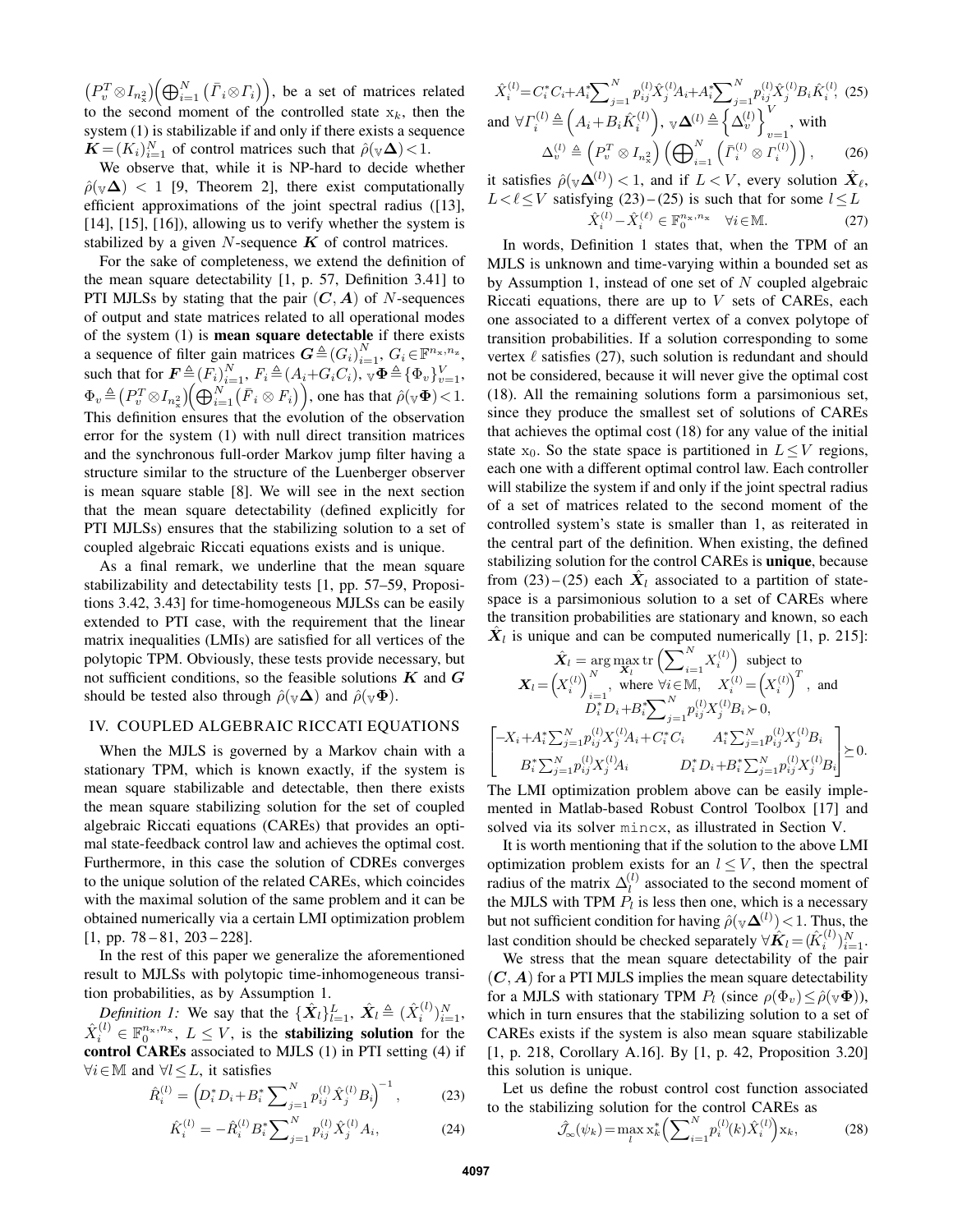with  $p_i^{(l)}(k)$  computed via (14), and  $\hat{v}_k = \arg \max_l \hat{\mathcal{J}}_{\infty}(\psi_k).$ (29)

Then we can present the first main result of this paper.

Because of page constraints, all the proofs are omitted here, but can be found in [18].

*Theorem 1:* Suppose that the stabilizing solution  $\{\hat{X}_l\}_{l=1}^L$ for the control CAREs associated to MJLS (1) in PTI setting (4) exists. Then the control law  $\hat{u} = (\hat{u}_k)_{k=0}^{\infty}$ , where  $\hat{u}_k =$  $\hat{K}_{\theta}^{(\hat{v}_k)}$  $\theta_k^{(v_k)}$ <sub>xk</sub>, stabilizes the system in the mean square sense and achieves the optimal cost (18), which is given by  $\hat{\mathcal{J}}_{\infty}(\phi)$ .

*Proof:* Due to page limitation, the proof is omitted. ■

We observe that, by stability equivalence, the MJLS with control law  $(\hat{u}_k)_{k=0}^{\infty}, \hat{u}_k = \hat{K}_{\theta_k}^{(\hat{v}_k)}$  $\theta_k^{(v_k)}$ <sub>x<sub>k</sub>, is EMSS, so it generates</sub> a trajectory satisfying (21)  $\forall k \in \mathbb{Z}_0$ , with e.g.

 $\max_{l} \hat{\rho}(\mathbf{v}\mathbf{\Delta}^{(l)}) \leq \zeta < 1$  and  $\beta \geq n_{\mathbf{x}}N$ ,  $\forall k \geq k' \geq 0$ . (30)

See [9, proof of Theorem 3] for additional details.

Now, we show that, when a MJLS is mean square stabilizable, the optimal T-horizon cost function  $\mathcal{J}_T(\phi)$  corresponding to the solution to CDREs (12) converges exponentially fast to the optimal infinite-horizon cost function  $\mathcal{J}_{\infty}(\phi)$ related to the stabilizing solution to CAREs (25).

The next lemma provides a bound on the optimal cost of finite-horizon robust control, when the MJLS is stabilizible, and is the key in proving the convergence result.

*Lemma 1:* Suppose that MJLS (1) with PTI TPM (4) is mean square stabilizable and detectable. Then, there exists  $k' \in \mathbb{Z}_0$ , such that for any  $T \geq k'$ , we have that the optimal T-horizon cost  $\mathcal{J}_T(\phi)$  of robust control can be bounded as

$$
\mathcal{J}_{\Gamma}(\phi) \le \mathbb{E}\left(\left\|\hat{X}_{\theta_0}^{(\hat{v}_0)}\right\| + \beta \zeta^T \|Z_{\theta_T}\|\right) \|x_0\|^2, \tag{31}
$$

where  $\hat{X}_{\theta_0}^{(\hat{v}_0)}$  $\hat{\theta}_0^{(v_0)}$  is given by (25),  $\hat{v}_0$  by (29),  $\beta$  and  $\zeta$  by (30).

*Proof:* Due to page limitation, the proof is omitted. ■ The next theorem shows that the sequence  $(\mathcal{J}_T(\phi))_{T=0}^{\infty}$ of the finite-horizon optimal robust control cost functions converges to the infinite-horizon cost function  $\mathcal{J}_{\sim}(\phi)$ .

*Theorem 2:* Suppose that MJLS (1) with PTI TPM (4) is mean square stabilizable and detectable. Then, for any initial condition  $\phi$ , one has that  $\lim_{T \to \infty} \mathcal{J}_T(\phi) = \hat{\mathcal{J}}_{\infty}(\phi)$ .

*Proof:* Due to page limitation, the proof is omitted. ■

#### V. ILLUSTRATIVE EXAMPLE

Consider a simple economic system based on Samuelson's multiplier-accelerator model, which can be described by the following equations [2, p. 8]:

 $\mathcal{C}_t = c\mathcal{Z}_{t-1}, \quad \mathcal{I}_t = w(\mathcal{Z}_{t-1}-\mathcal{Z}_{t-2}), \quad \mathcal{Z}_t = \mathcal{C}_t + \mathcal{I}_t + \mathcal{G}_t,$ where  $C_t$  is the consumption expenditure,  $\mathcal{Z}_t$  is the national income,  $\mathcal{I}_t$  is the induced private investment,  $\mathcal{G}_t$  is the government expenditure, s is the marginal propensity to save,  $1/s$  is the multiplier,  $c = 1 - s$  is the marginal propensity to consume, i.e., a slope of the consumption versus income curve,  $w$  is the accelerator coefficient, and  $t$  is the subscript for the discrete time. As can be seen, the model is highly aggregated, intended primarily for use as a theoretical tool rather than as a realistic representation of the economy. However, it has been widely used in the literature on MJLSs, see e.g. [1], [2] and references therein. Notably, if one sets the past national incomes as system states, and the government expenditure as control input, i.e.,  $x_k \triangleq [\mathcal{Z}_{t-2}, \mathcal{Z}_{t-1}]^T$ ,  $u_k \triangleq \mathcal{G}_t$ , the above system can be rewritten in the state-space form as in (1). This system has three modes of operation, namely 1, "norm", with  $s$  (or  $w$ ) in mid-range; 2, "boom", having  $s$  in low range (or  $w$  in high range); 3, "slump", where  $s$  is in high range (or  $w$  in low range). As a rationale for this terminology, one expects the marginal propensity to save  $s$  to decline in "good" times and increase in the "bad", while the acceleration coefficient w would be expected to exhibit opposite tendencies [19].

The parameters for each of these modes of operation and stochastic matrices used to bound the TPM are borrowed from [1, pp. 180 – 181, Example 8.3]:

$$
A_1 = \begin{bmatrix} 0 & 1 \\ -2.2308 & 2.5462 \end{bmatrix}, A_2 = \begin{bmatrix} 0 & 1 \\ -38.9103 & 2.5462 \end{bmatrix},
$$
  
\n
$$
A_3 = \begin{bmatrix} 0 & 1 \\ 4.6384 & -4.7455 \end{bmatrix}, B_1 = \begin{bmatrix} 0 \\ 1 \end{bmatrix}, B_2 = \begin{bmatrix} 0 \\ 1 \end{bmatrix}, B_3 = \begin{bmatrix} 0 \\ 1 \end{bmatrix},
$$
  
\n
$$
C_1 = \begin{bmatrix} 1.5049 & -1.0709 \\ -1.0709 & 1.6160 \\ 0 & 0 \end{bmatrix}, C_2 = \begin{bmatrix} 10.2036 & -10.3952 \\ -10.3952 & 11.2819 \\ 0 & 0 \end{bmatrix},
$$
  
\n
$$
C_3 = \begin{bmatrix} 1.7335 & -1.2255 \\ -1.2255 & 1.6639 \\ 0 & 0 \end{bmatrix}, D_1 = \begin{bmatrix} 0 \\ 0 \\ 1.6125 \end{bmatrix}, D_2 = \begin{bmatrix} 0 \\ 0 \\ 1.0794 \end{bmatrix},
$$
  
\n
$$
D_3 = \begin{bmatrix} 0 \\ 0 \\ 1.0540 \end{bmatrix}, P_4 = \begin{bmatrix} 1 & 0 & 0 \\ 0 & 1 & 0 \\ 0 & 0 & 1 \end{bmatrix}, P_3 = \begin{bmatrix} 0.50 & 0.25 & 0.25 \\ 0.20 & 0.50 & 0.30 \\ 0.30 & 0.30 & 0.40 \end{bmatrix},
$$
  
\n
$$
P_2 = \begin{bmatrix} 0.83 & 0.09 & 0.08 \\ 0.46 & 0.39 & 0.15 \\ 0.42 & 0.02 & 0.56 \end{bmatrix}, P_1 = \begin{bmatrix} 0.51 & 0.25 & 0.24 \\ 0.14 & 0.55 & 0.31 \\ 0.10 & 0.18 & 0.72 \end{bmatrix}.
$$

An approximate value of the TPM is obtained from the historical data of the United States Department of Commerce  $[2, pp. 8-9]$ , while the considered polytopic bounds were proposed by Costa et al. [1, pp. 180 – 181, Example 8.3].

Let us consider the MJLS with TPM  $P(k) \in \text{conv}(\{P_i\}_{i=1}^4)$ . This MJLS is unstable, since the spectral radii associated to the matrices  $\Lambda_i$  computed via (20) are  $\rho(\Lambda_1) = 31.652$ ,  $\rho(\Lambda_2) = 20.110$ ,  $\rho(\Lambda_3) = 29.962$ , and  $\rho(\Lambda_4) = 38.910$ , and the joint spectral radius  $\hat{\rho}(\mathbf{v}\mathbf{\Lambda}) \geq \max \rho(\Lambda_v)$ .

This system is mean square stabilizable and detectable, so the optimal infinite-horizon robust controller exists. Specifically, there are two possible mode-dependent state-feedback gains, computed from (24) via LMI optimization, and taking into account (27), which are the following:

$$
\hat{\mathbf{K}}_{\text{I}}\text{=}\begin{pmatrix} \hat{K}_{1}^{(1)}\text{=}\left[-2.223,2.400\right],\\ \hat{K}_{2}^{(1)}\text{=}\left[-38.860,2.345\right],\\ \hat{K}_{3}^{(3)}\text{=}\left[4.632,-4.890\right] \end{pmatrix},\ \hat{\mathbf{K}}_{2}\text{=}\begin{pmatrix} \hat{K}_{1}^{(2)}\text{=}\left[-1.921,1.538\right],\\ \hat{K}_{2}^{(2)}\text{=}\left[-38.889,2.392\right],\\ \hat{K}_{3}^{(3)}\text{=}\left[4.511,-5.407\right] \end{pmatrix}.
$$

Notably, the control gain  $\hat{K_1}$  is obtained in correspondence of the vertex  $P_3$ , while  $\hat{K}_2$  is related to the vertex  $P_4$ . Both these state-feedback controllers are stabilizing, since

$$
\hat{\rho}(\sqrt{\hat{\Delta}}^{(1)})
$$
 < 0.05077,  $\hat{\rho}(\sqrt{\hat{\Delta}}^{(2)})$  < 0.66739,

where the value of the joint spectral radius has been computed via the JSR toolbox [16].

Noticeably, since the TPM  $P_4$  treats all operational modes independently, the related control gains  $\hat{K_2}$  coincide with